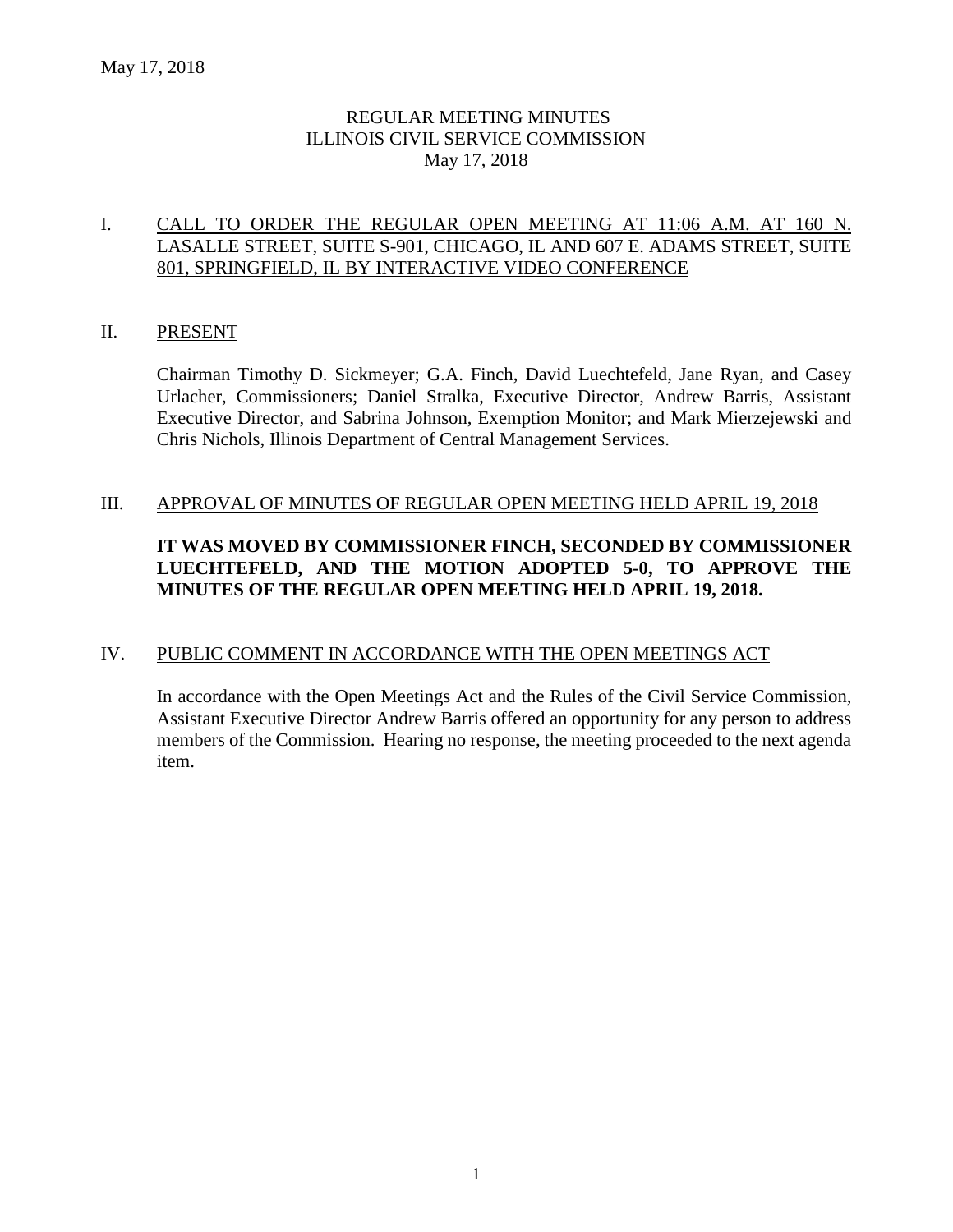#### EXEMPTIONS UNDER SECTION  $4d(3)$  OF THE PERSONNEL CODE V.

# A. Report on Exempt Positions from Department of Central Management Services

|        | Total     | Number of Exempt |
|--------|-----------|------------------|
| Agency | Employees | Positions        |
|        |           |                  |
|        |           |                  |
|        |           |                  |
|        |           |                  |
|        |           |                  |
|        |           |                  |
|        |           |                  |
|        |           |                  |
|        |           |                  |
|        |           |                  |
|        |           |                  |
|        |           |                  |
|        |           |                  |
|        |           |                  |
|        |           |                  |
|        |           |                  |
|        |           |                  |
|        |           |                  |
|        |           |                  |
|        |           |                  |
|        |           |                  |
|        |           |                  |
|        |           |                  |
|        |           |                  |
|        |           |                  |
|        |           |                  |
|        |           |                  |
|        |           |                  |
|        |           |                  |
|        |           |                  |
|        |           |                  |
|        |           |                  |
|        |           |                  |
|        |           |                  |
|        |           |                  |
|        |           |                  |
|        |           |                  |
|        |           |                  |
|        |           |                  |
|        |           |                  |
|        |           |                  |
|        |           |                  |
|        |           |                  |
|        |           |                  |
|        |           |                  |
|        |           |                  |
|        |           |                  |
|        |           |                  |
|        |           |                  |
|        |           |                  |
|        |           |                  |
|        |           |                  |
|        |           |                  |
|        |           |                  |
|        |           |                  |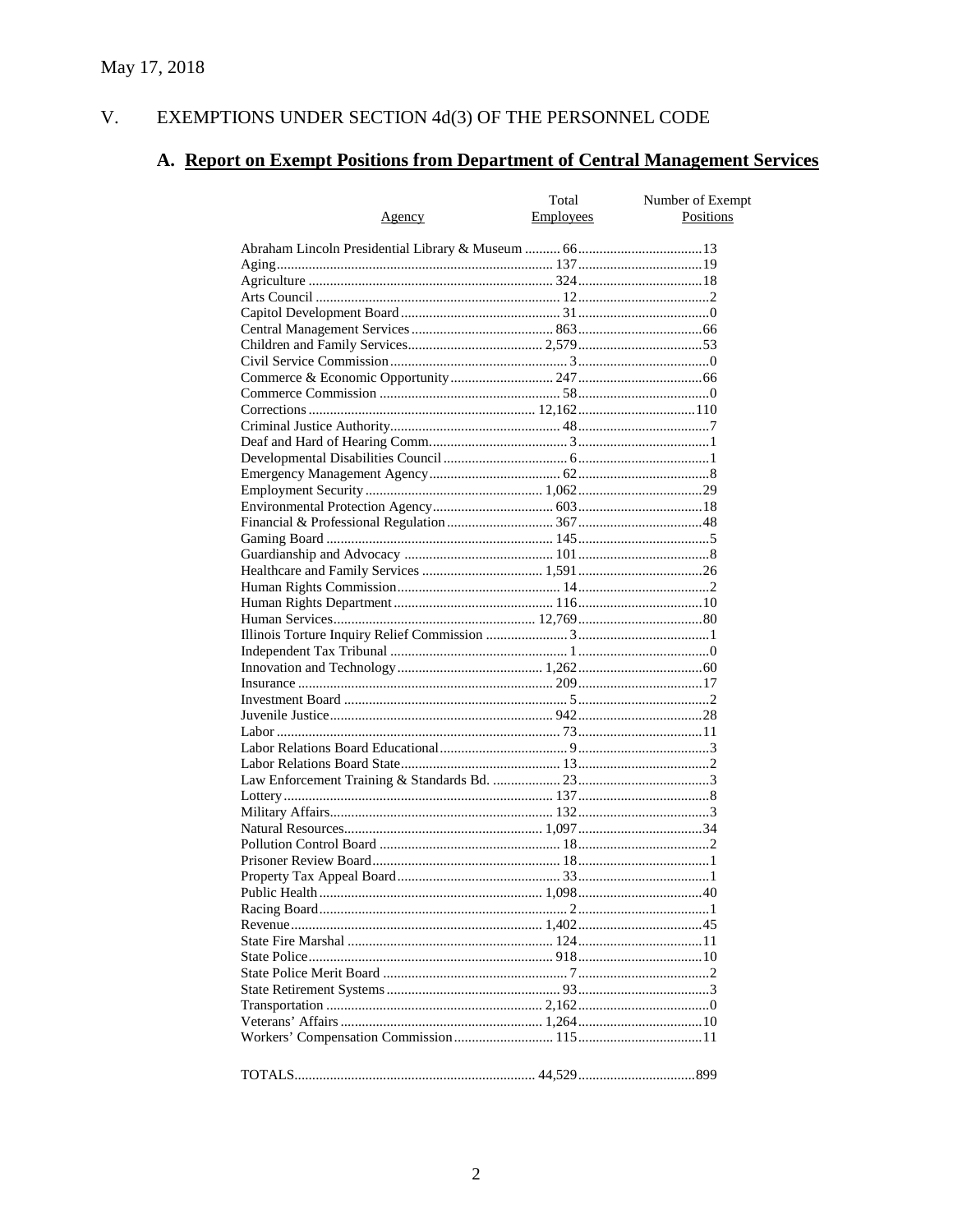#### **B. Governing Rule – Section 1.142 Jurisdiction B Exemptions**

- a) The Civil Service Commission shall exercise its judgment when determining whether a position qualifies for exemption from Jurisdiction B under Section 4d(3) of the Personnel Code. The Commission will consider any or all of the following factors inherent in the position and any other factors deemed relevant to the request for exemption:
	- 1) The amount and scope of principal policy making authority;
	- 2) The amount and scope of principal policy administering authority;
	- 3) The amount of independent authority to represent the agency, board or commission to individuals, legislators, organizations or other agencies relative to programmatic responsibilities;
	- 4) The capability to bind the agency, board or commission to a course of action;
	- 5) The nature of the program for which the position has principal policy responsibility;
	- 6) The placement of the position on the organizational chart of the agency, board or commission;
	- 7) The mission, size and geographical scope of the organizational entity or program within the agency, board or commission to which the position is allocated or detailed.
- b) The Commission may, upon its own action after 30 days' notice to the Director of Central Management Services or upon the recommendation of the Director of the Department of Central Management Services, rescind the exemption of any position that no longer meets the requirements for exemption set forth in subsection (a). However, rescission of an exemption shall be approved after the Commission has determined that an adequate level of managerial control exists in exempt status that will insure responsive and accountable administrative control of the programs of the agency, board or commission.
- c) For all positions currently exempt by action of the Commission, the Director of Central Management Services shall inform the Commission promptly in writing of all changes in essential functions, reporting structure, working title, work location, position title, position number or specialized knowledge, skills, abilities, licensure or certification.
- d) Prior to granting an exemption from Jurisdiction B under Section 4d(3) of the Personnel Code, the Commission will notify the incumbent of the position, if any, of its proposed action. The incumbent may appear at the Commission meeting at which action is to be taken and present objections to the exemption request.

(Source: Amended at 34 Ill. Reg. 3485, effective March 3, 2010)

\* \* \*

#### **C. None submitted**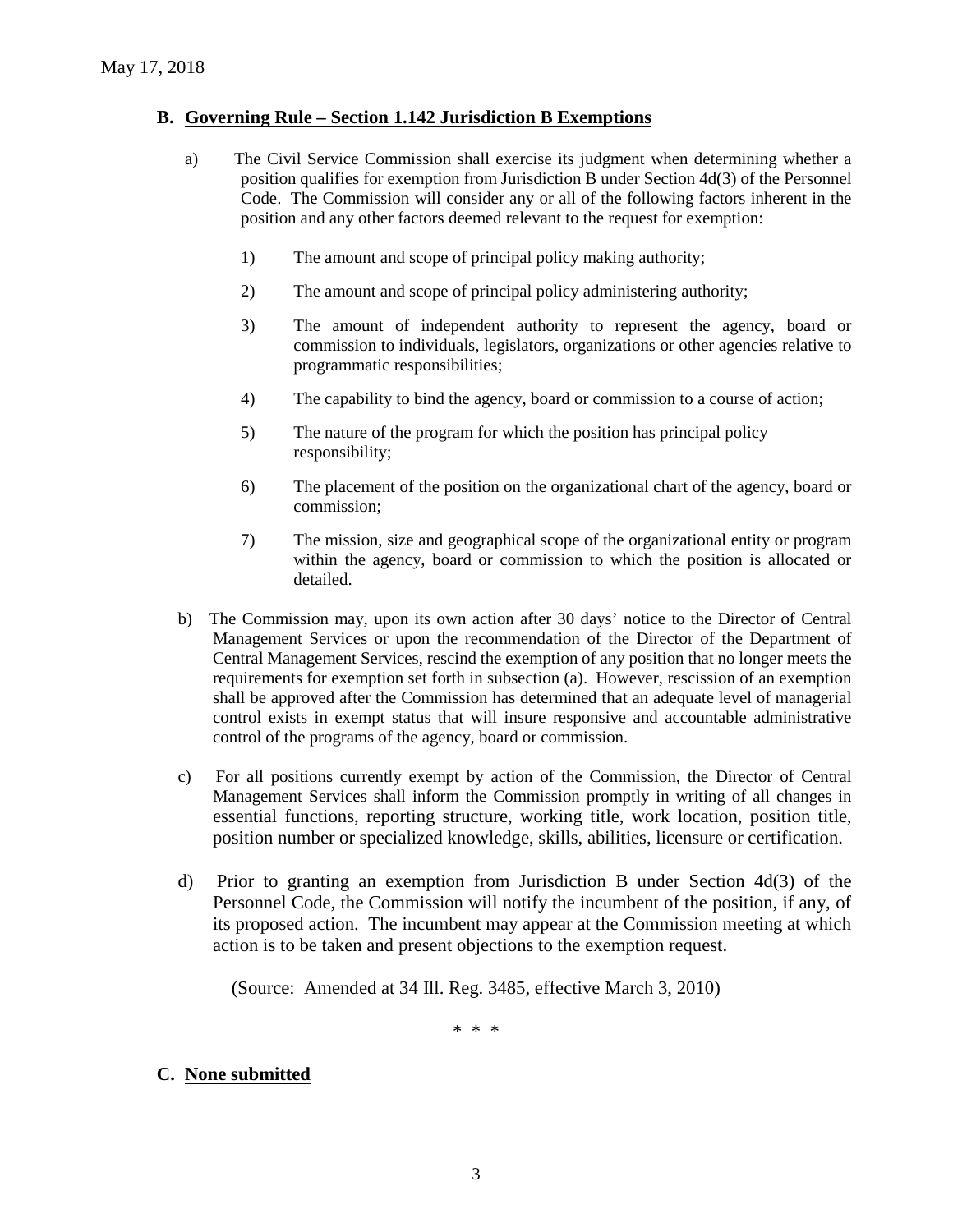#### VI. CLASS SPECIFICATIONS

#### **A. Governing Rule – Section 1.45 Classification Plan**

The Commission will review the class specifications requiring Commission approval under the Classification Plan and will approve those that meet the requirements of the Personnel Code and Personnel Rules and conform to the following accepted principles of position classification:

- a) The specifications are descriptive of the work being done or that will be done;
- b) Identifiable differentials are set forth among classes that are sufficiently significant to permit the assignment of individual positions to the appropriate class;
- c) Reasonable career promotional opportunities are provided;
- d) The specifications provide a reasonable and valid basis for selection screening by merit examinations;
- e) All requirements of the positions are consistent with classes similar in difficulty, complexity and nature of work.

The following class titles were submitted for abolishment, creation, and revision by the Director of the Illinois Department of Central Management Services:

## **B. Corrections Treatment Counselor Trainee (create) Corrections Treatment Counselor (create)**

- **C. Child Welfare Staff Development Coordinator I (abolish) Child Welfare Staff Development Coordinator II (abolish) Child Welfare Staff Development Coordinator III (abolish) Child Welfare Staff Development Coordinator IV (revise)**
- $\triangleright$  Regarding Item B, prior to the meeting Assistant Executive Director Barris inquired of CMS Technical Services why the creation of these classes was necessary when there are so many other classes that seem to address the same issues, including but not limited to, Corrections Counselors 1, 2, and 3, Corrections Leisure Activities 1, 2, 3, and 4, Corrections Residence Counselor 1 and 2, Corrections Treatment Officer, Corrections Treatment Officer Trainee, Corrections Treatment Officer Supervisor, Corrections Treatment Senior Security Supervisor, not to mention all the classes at Juvenile Justice. Barris noted that the Department of Corrections (DOC) also had a least one 4d(3) position that addressed the issue of recidivism. Chris Nickols, Central Management Services Technical Services, responded to the inquiry stating that the Classification Analysis provides a good background as to why the DOC has requested these classes. Settlement agreements resulting from court cases including Rasho vs. Baldwin have obliged the DOC and the State of Illinois to acknowledge that the availability and provision of behavioral and mental health services to offenders prior to the Rasho settlement agreement was inadequate. Thus, the organization and staffing of programs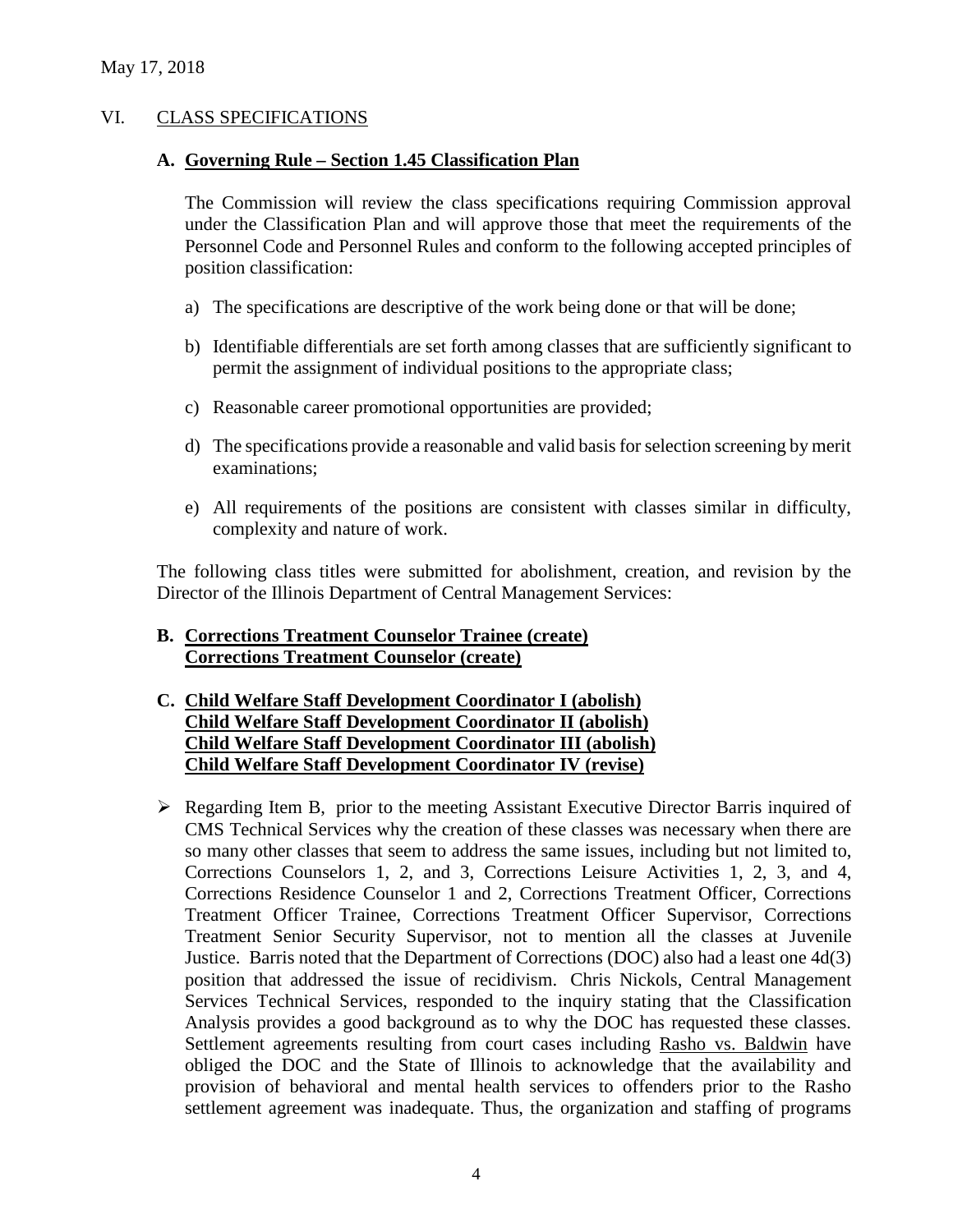prior to Rasho (which includes the utilization and deployment of several classes of positions) was deemed insufficient. In response to behavioral science research, the DOC is making an earnest effort to globally expand the availability of these services and enhance the interactions of offenders with DOC personnel. It has been demonstrated to CMS that DOC needs new classes of positions such as the Corrections Treatment Officer series and this proposed Corrections Treatment Counselor series which must be populated by trained and/or experienced individuals possessing education and experience backgrounds in clinical facets of behavioral and mental health treatment to provide inclusive restorative and rehabilitative assistance and services to offenders. Nickols reiterated that the previous classes did not focus on treatment but now there is a full program to focus on treatment. Commissioner Ryan inquired if the positions in the class were more treatment officers than guards and Nickols indicated that was the intention of the proposed classes. Commissioner Luechtefeld asked if the previous classes had moved away from treatment for prisoners and Nickols indicated that they had and that was the need for the proposed classes to address this need per the settlement agreement in Rasho. Mark Mierzejewski, a Human Resources Specialist at CMS Technical Services, indicated that the other classes referenced above had non-clinical, social responsibilities as opposed to treatment responsibilities.

 $\triangleright$  Regarding Item C, Barris noted that the last time these classes had been revised was in 1971 and inquired if the classification study of these classes was part of CMS Technical Services' effort to clean up outdated classes. Chris Nickols indicated that it was intended to clean up the classes as well as updating professional requirements such as requiring a bachelor's degree. Commissioner Ryan asked if the proposed abolishment would leave only one class left and Nickols indicated that would be the result.

The abolishments, revision and creations of the proposed classes in Items B and C were agreed to through collective bargaining.

**IT WAS MOVED BY COMMISSIONER RYAN, SECONDED BY COMMISSIONER LUECHTEFELD, AND THE MOTION ADOPTED 5-0 TO APPROVE THE ABOLISHMENT, CREATION AND REVISION OF THE FOLLOWING CLASS TITLES TO BE EFFECTIVE ON JUNE 1, 2018:**

- **B. Corrections Treatment Counselor Trainee (create) Corrections Treatment Counselor (create)**
- **C. Child Welfare Staff Development Coordinator I (abolish) Child Welfare Staff Development Coordinator II (abolish) Child Welfare Staff Development Coordinator III (abolish) Child Welfare Staff Development Coordinator IV (revise)**

**IT WAS MOVED BY COMMISSIONER FINCH, SECONDED BY COMMISSIONER URLACHER, AND THE MOTION ADOPTED 5-0 TO DISAPPROVE ANY CLASS SPECIFICATIONS RECEIVED BY THE COMMISSION STAFF NOT CONTAINED IN THIS AGENDA TO ALLOW ADEQUATE STUDY.**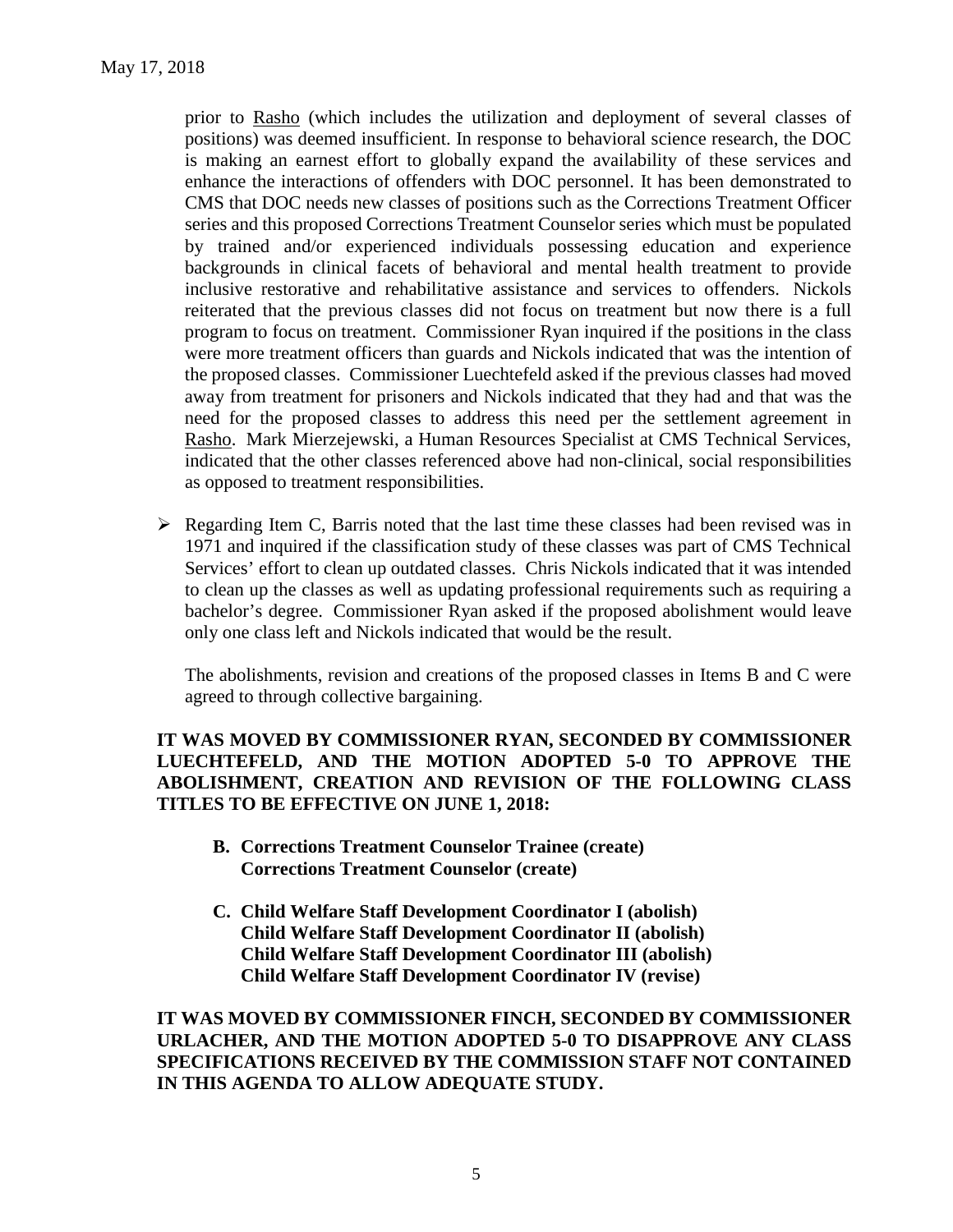#### VII. PERSONNEL RULES

#### **A. Civil Service Commission Governing Rule – Section 1.310 Personnel Rules**

The Commission has power to disapprove new rules or amendments to existing rules submitted by the Director of Central Management Services. Such proposed new rules or amendments of existing rules submitted to the Commission shall be accompanied by a report of proceedings attending the prior public hearing required by law with respect to them. If the Commission does not disapprove new rules or any amendment to existing rules within 30 days following the receipt from the Director of Central Management Services, the new rules or amendments have the force and effect of law after filing by the Director with the Secretary of State.

#### **B. None submitted**

**IT WAS MOVED BY COMMISSIONER URLACHER, SECONDED BY COMMISSIONER RYAN, AND THE MOTION ADOPTED 5-0 TO DISAPPROVE ANY AMENDMENTS TO PERSONNEL RULES RECEIVED BY THE COMMISSION STAFF BUT NOT CONTAINED IN THIS AGENDA TO ALLOW ADEQUATE STUDY.** 

#### VIII. MOTION TO CLOSE A PORTION OF THE MEETING

**IT WAS MOVED BY COMMISSIONER FINCH, SECONDED BY COMMISSIONER URLACHER, AND BY ROLL CALL VOTE THE MOTION ADOPTED 5-0 TO CLOSE A PORTION OF THE MEETING PURSUANT TO SUBSECTIONS 2(c)(1), 2(c)(4), AND 2(c)(11) OF THE OPEN MEETINGS ACT.**

| <b>SICKMEYER</b> | YES.       | <b>FINCH</b> | <b>YES</b> |
|------------------|------------|--------------|------------|
| LUECHTEFELD      | <b>YES</b> | <b>RYAN</b>  | <b>YES</b> |
| <b>URLACHER</b>  | YES.       |              |            |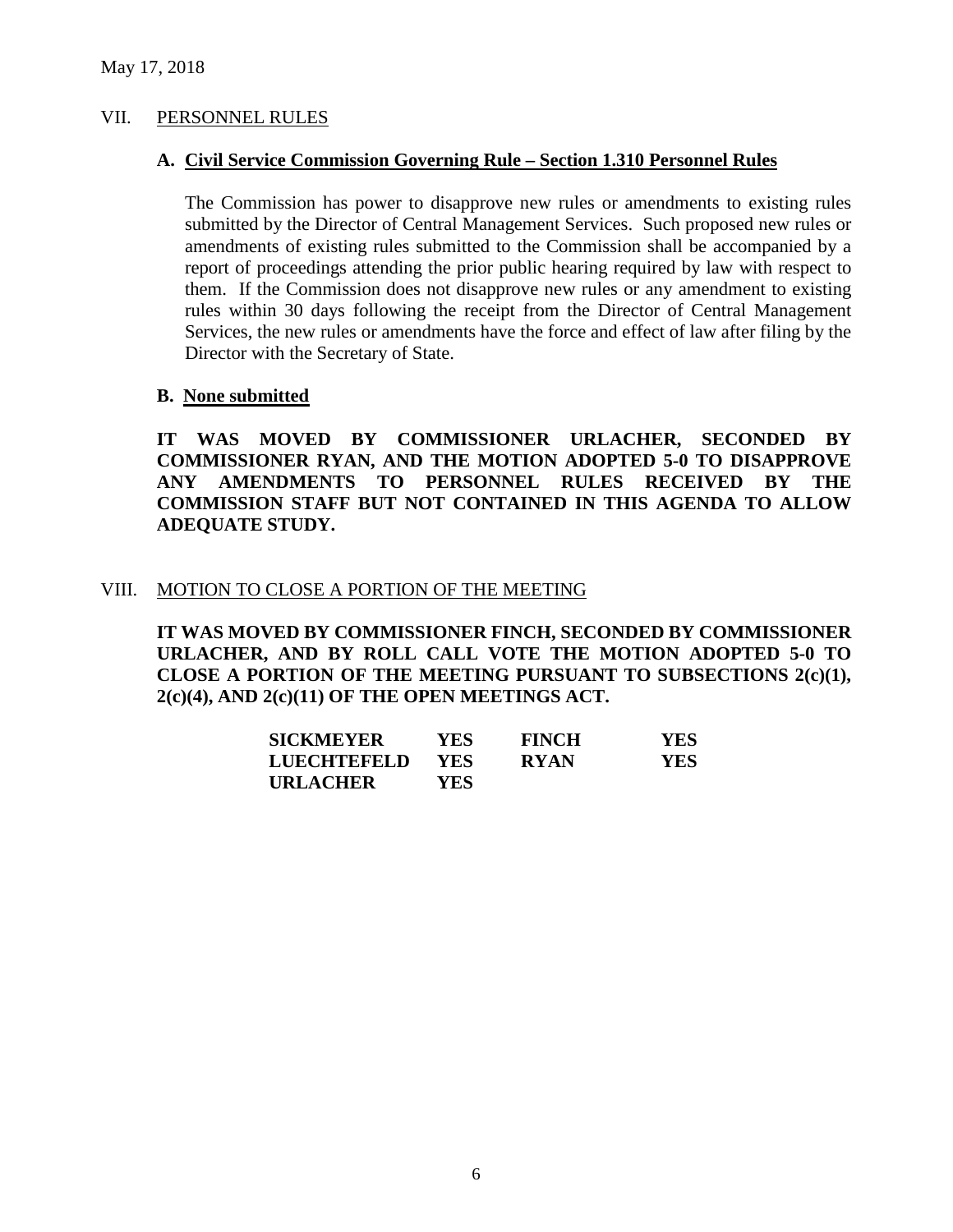## May 17, 2018

#### IX. RECONVENE THE OPEN MEETING

Upon due and proper notice, the regular open meeting of the Illinois Civil Service Commission was reconvened at 160 N. LaSalle Street, Suite S-901, Chicago, Illinois and 607 E. Adams Street, Suite 801, Springfield, Illinois by interactive video conference at 11:48 a.m.

#### PRESENT

Chairman Timothy D. Sickmeyer; G.A. Finch, David Luechtefeld, Jane Ryan, and Casey Urlacher, Commissioners; and Daniel Stralka, Executive Director, Andrew Barris, Assistant Executive Director, and Sabrina Johnson, Exemption Monitor.

# X. NON-MERIT APPOINTMENT REPORT

Set forth below is the number of consecutive non-merit appointments in each agency as reported by Central Management Services.

| <b>Agency</b>                                |                | $3/31/18$ 4/30/18 4/30/17 |                |
|----------------------------------------------|----------------|---------------------------|----------------|
| Aging                                        |                | 1                         | $\theta$       |
| Agriculture                                  | $\overline{0}$ | $\bf{0}$                  | 1              |
| <b>Arts Council</b>                          | $\overline{2}$ | $\boldsymbol{0}$          | 0              |
| <b>Central Management Services</b>           | $\overline{2}$ | $\mathbf{1}$              | 3              |
| <b>Children and Family Services</b>          | 1              | 1                         | $\mathbf{1}$   |
| Commerce and Economic Opportunity            | 1              | 1                         | 1              |
| Corrections                                  | $\overline{0}$ | 1                         | $\overline{0}$ |
| <b>Employment Security</b>                   | 7              | $\overline{2}$            | 0              |
| <b>Financial and Professional Regulation</b> | 1              | 1                         | 1              |
| Guardianship & Advocacy                      | 1              | 1                         |                |
| <b>Healthcare and Family Services</b>        | 6              | 4                         | 6              |
| Human Rights Department                      | 0              | 1                         | 0              |
| <b>Human Services</b>                        | 18             | 16                        | 14             |
| Innovation & Technology                      | 7              | 6                         | 0              |
| Insurance                                    | 1              | 1                         | 0              |
| Juvenile Justice                             | $\overline{0}$ | $\boldsymbol{0}$          | 1              |
| <b>Labor Relations Board-Educational</b>     | $\overline{2}$ | 1                         | 0              |
| <b>Natural Resources</b>                     | 19             | 9                         | 9              |
| Property Tax Appeal Board                    | 3              | 3                         | $\mathbf{1}$   |
| <b>Public Health</b>                         | 5              | 5                         | $\overline{0}$ |
| Revenue                                      | $\overline{0}$ | 1                         |                |
| <b>State Fire Marshal</b>                    | 1              | $\mathbf{1}$              | $\overline{2}$ |
| <b>State Police</b>                          | 8              | 7                         | $\mathbf{1}$   |
| Transportation                               | 26             | $\boldsymbol{0}$          | 0              |
| Veterans' Affairs                            | 1              | 1                         | 2              |
| <b>Workers' Compensation Commission</b>      | 1              | $\bf{0}$                  | $\theta$       |
| <b>Totals</b>                                | 114            | 65                        | 45             |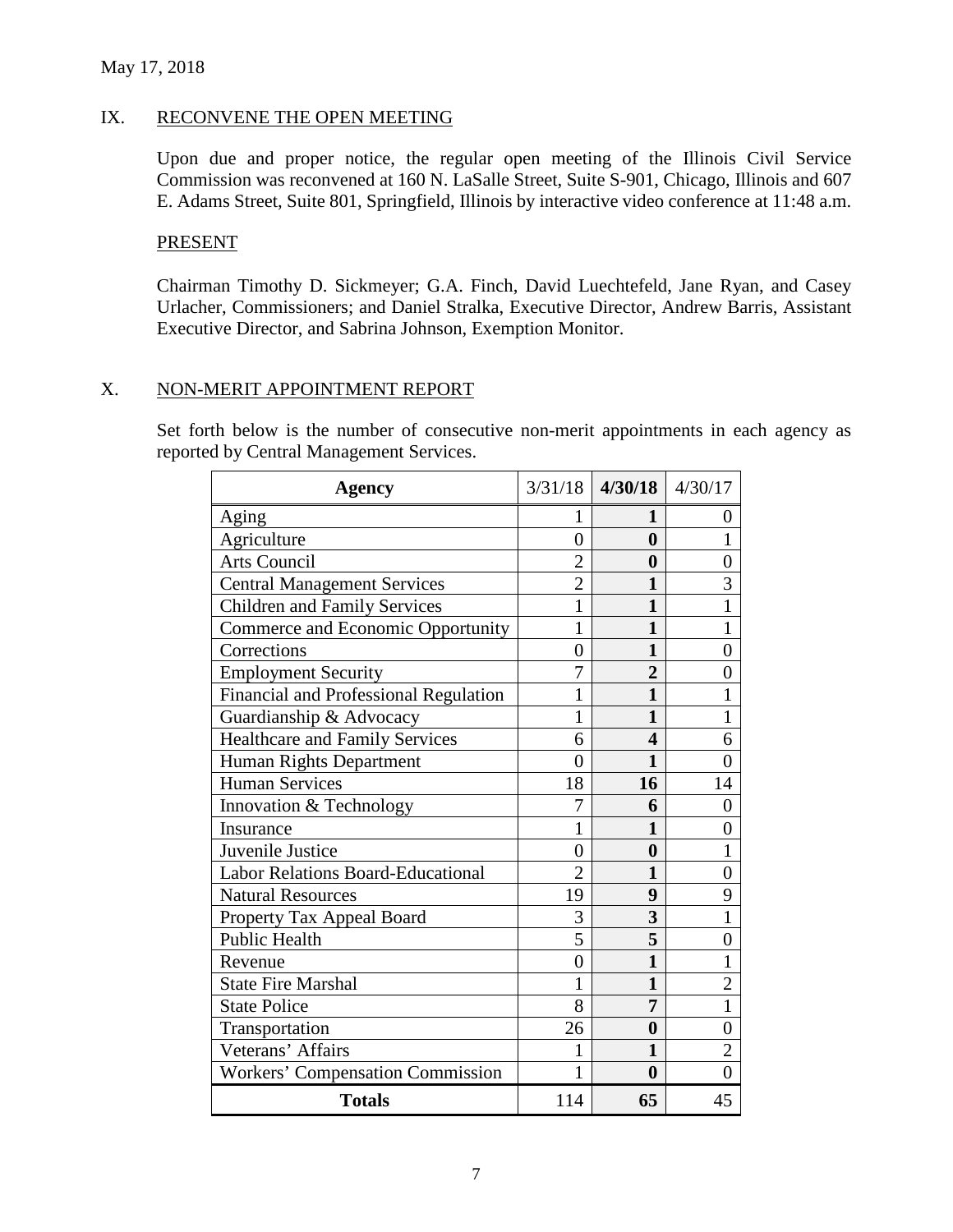# XI. PUBLICLY ANNOUNCED DECISIONS RESULTING FROM APPEALS

#### **DA-7-18**

| Employee    | Stephanie Kirk        | Appeal Date           | 8/11/17           |
|-------------|-----------------------|-----------------------|-------------------|
| Agency      | <b>Human Services</b> | <b>Decision Date</b>  | 5/03/18           |
| Appeal Type | Discharge             | Proposal for Decision | Discharge upheld. |
| <b>ALJ</b>  | <b>Andrew Barris</b>  |                       |                   |

#### **IT WAS MOVED BY COMMISSIONER RYAN, SECONDED BY COMMISSIONER LUECHTEFELD, AND BY ROLL CALL VOTE OF 5-0 THE MOTION ADOPTED TO AFFIRM AND ADOPT THE PROPOSAL OF THE ADMINISTRATIVE LAW JUDGE TO UPHOLD THE DISCHARGE FOR THE REASONS SET FORTH IN THE PROPOSAL FOR DECISION DATED MAY 3, 2018.**

| <b>SICKMEYER</b>   | YES.       | <b>FINCH</b> | YES. |
|--------------------|------------|--------------|------|
| <b>LUECHTEFELD</b> | <b>YES</b> | <b>RYAN</b>  | YES. |
| <b>URLACHER</b>    | YES        |              |      |

#### **DA-15-18**

| Employee    | <b>Dyamond Davis</b>  | Appeal Date                  | 9/14/17           |
|-------------|-----------------------|------------------------------|-------------------|
| Agency      | <b>Human Services</b> | <b>Decision Date</b>         | 5/03/18           |
| Appeal Type | Discharge             | <b>Proposal for Decision</b> | Discharge upheld. |
| ALJ         | <b>Andrew Barris</b>  |                              |                   |

**IT WAS MOVED BY COMMISSIONER URLACHER, SECONDED BY COMMISSIONER RYAN, AND BY ROLL CALL VOTE OF 5-0 THE MOTION ADOPTED TO AFFIRM AND ADOPT THE PROPOSAL OF THE ADMINISTRATIVE LAW JUDGE TO UPHOLD THE DISCHARGE FOR THE REASONS SET FORTH IN THE PROPOSAL FOR DECISION DATED MAY 3, 2018.**

| <b>SICKMEYER</b> | YES        | <b>FINCH</b> | <b>YES</b> |
|------------------|------------|--------------|------------|
| LUECHTEFELD      | <b>YES</b> | <b>RYAN</b>  | <b>YES</b> |
| <b>URLACHER</b>  | YES.       |              |            |

#### **RV-2-18**

| Employee    | <b>Berry Lauderdale</b>                                  | <b>Appeal Date</b>   | 7/19/17       |
|-------------|----------------------------------------------------------|----------------------|---------------|
| Agency      | <b>Agriculture and Healthcare</b><br>and Family Services | <b>Decision Date</b> | 4/24/18       |
| Appeal Type | <b>Rule Violation</b>                                    | Proposal for         | No violation. |
| <b>AL</b>   | <b>Andrew Barris</b>                                     | Decision             |               |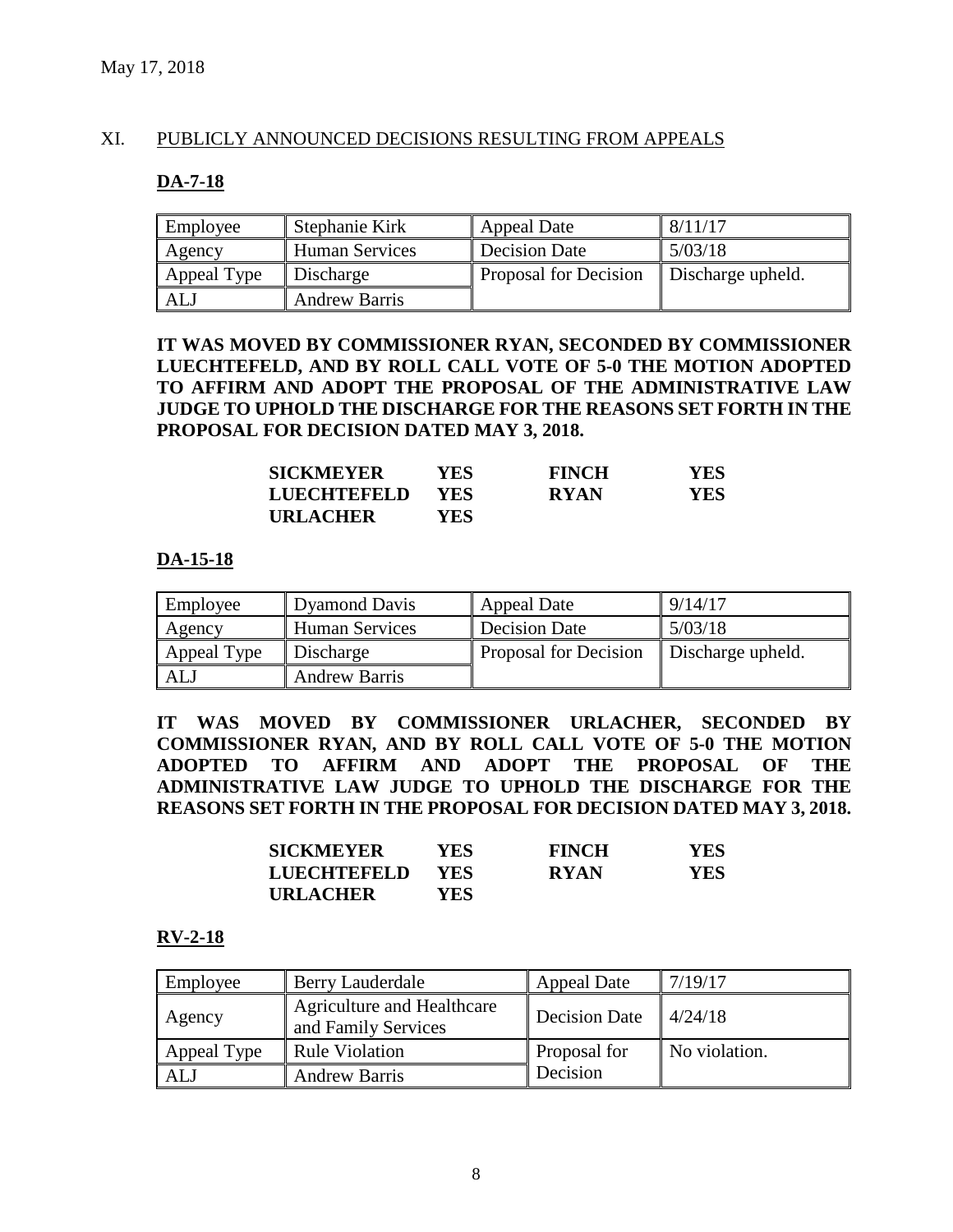**IT WAS MOVED BY COMMISSIONER FINCH, SECONDED BY COMMISSIONER URLACHER, AND BY ROLL CALL VOTE OF 5-0 THE MOTION ADOPTED TO AFFIRM AND ADOPT THE PROPOSAL OF THE ADMINISTRATIVE LAW JUDGE THAT THE PETITIONER HAS NOT PROVEN BY A PREPONDERANCE OF THE EVIDENCE THAT A VIOLATION OF THE PERSONNEL CODE OR PERSONNEL RULES OCCURRED AS ALLEGED. THE APPEAL IS DENIED.**

| <b>SICKMEYER</b>   | YES        | <b>FINCH</b> | YES. |
|--------------------|------------|--------------|------|
| <b>LUECHTEFELD</b> | <b>YES</b> | <b>RYAN</b>  | YES. |
| <b>URLACHER</b>    | YES        |              |      |

#### XII. APPEALS TERMINATED WITHOUT DECISIONS ON THE MERITS

#### **DA-36-18**

| Employee    | Sean M. O'Leary      | <b>Appeal Date</b>                  | 4/05/18                       |
|-------------|----------------------|-------------------------------------|-------------------------------|
| Agency      | Revenue              | Decision Date $\vert 4/24/18 \vert$ |                               |
| Appeal Type | Discharge            | Proposal for                        | Dismissed subject to approval |
| ALJ         | <b>Andrew Barris</b> | Decision                            | of Commission; withdrawn.     |

#### **S-38-18**

| Employee    | Sylvana Rendon             | Appeal Date   | 4/18/18                       |
|-------------|----------------------------|---------------|-------------------------------|
| Agency      | <b>Employment Security</b> | Decision Date | 14/23/18                      |
| Appeal Type | Suspension                 | Proposal for  | Dismissed subject to approval |
| ALJ         | Daniel Stralka             | Decision      | of Commission; withdrawn.     |

**IT WAS MOVED BY COMMISSIONER RYAN, SECONDED BY COMMISSIONER FINCH, AND BY ROLL CALL VOTE OF 5-0 THE MOTION ADOPTED TO AFFIRM AND ADOPT THE PROPOSALS OF THE ADMINISTRATIVE LAW JUDGES TO DISMISS THE APPEALS AS THEY WERE WITHDRAWN.**

| <b>SICKMEYER</b>   | <b>YES</b> | <b>FINCH</b> | <b>YES</b> |
|--------------------|------------|--------------|------------|
| <b>LUECHTEFELD</b> | <b>YES</b> | <b>RYAN</b>  | YES        |
| <b>URLACHER</b>    | YES.       |              |            |

#### XIII. STAFF REPORT

Assistant Executive Director Andrew Barris reported that:

 The Statements of Economic Interest and Supplemental Statements of Economic Interest had been filed for the Commission and thanked the Commissioners for their cooperation.